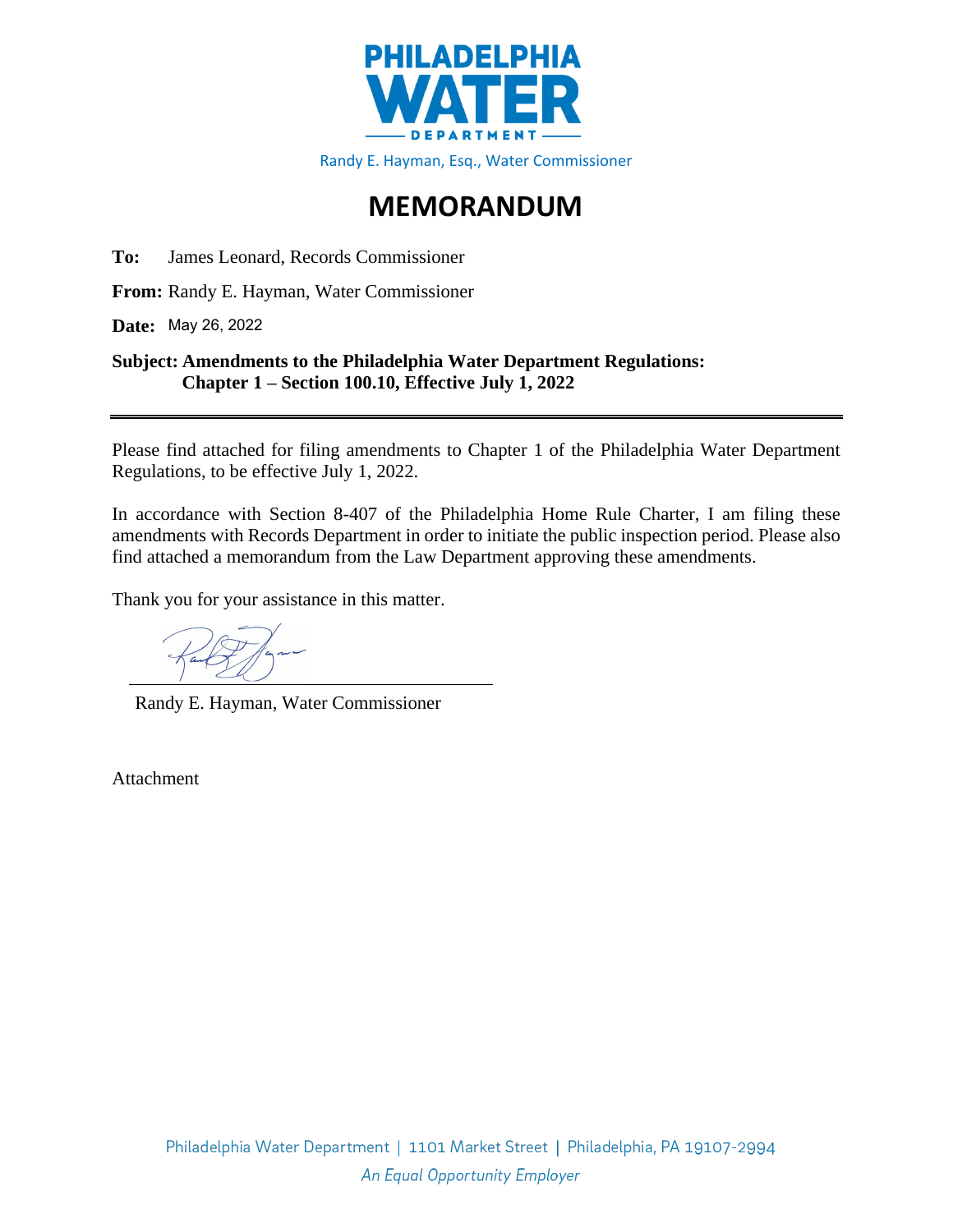

**City of Philadelphia LAW DEPARTMENT**

**Water Division 1101 Market Street 5 th Floor Philadelphia, PA 19107 (215) 685-6160 ji.jun@phila.gov**

# **M E M O R A N D UM**

- **TO:** Randy E. Hayman, Water Commissioner
- **FROM:** Ji Y. Jun, Divisional Deputy City Solicitor
- **DATE:** May 23, 2022
	- **RE: Amendments to the Philadelphia Water Department Regulations: Chapter 1 Section 100.10, Effective July 1, 2022**

I have reviewed the attached Amendments to Chapter 1, Section 100.10 of the Philadelphia Water Department Regulations and find the regulations to be legal and in proper form.

In accordance with Section 8-407(a) of the Philadelphia Home Rule Charter, you may forward the regulations to the Department of Records where they will be available for public inspection.

un

Ji Y. Jun Divisional Deputy City Solicitor

Attachment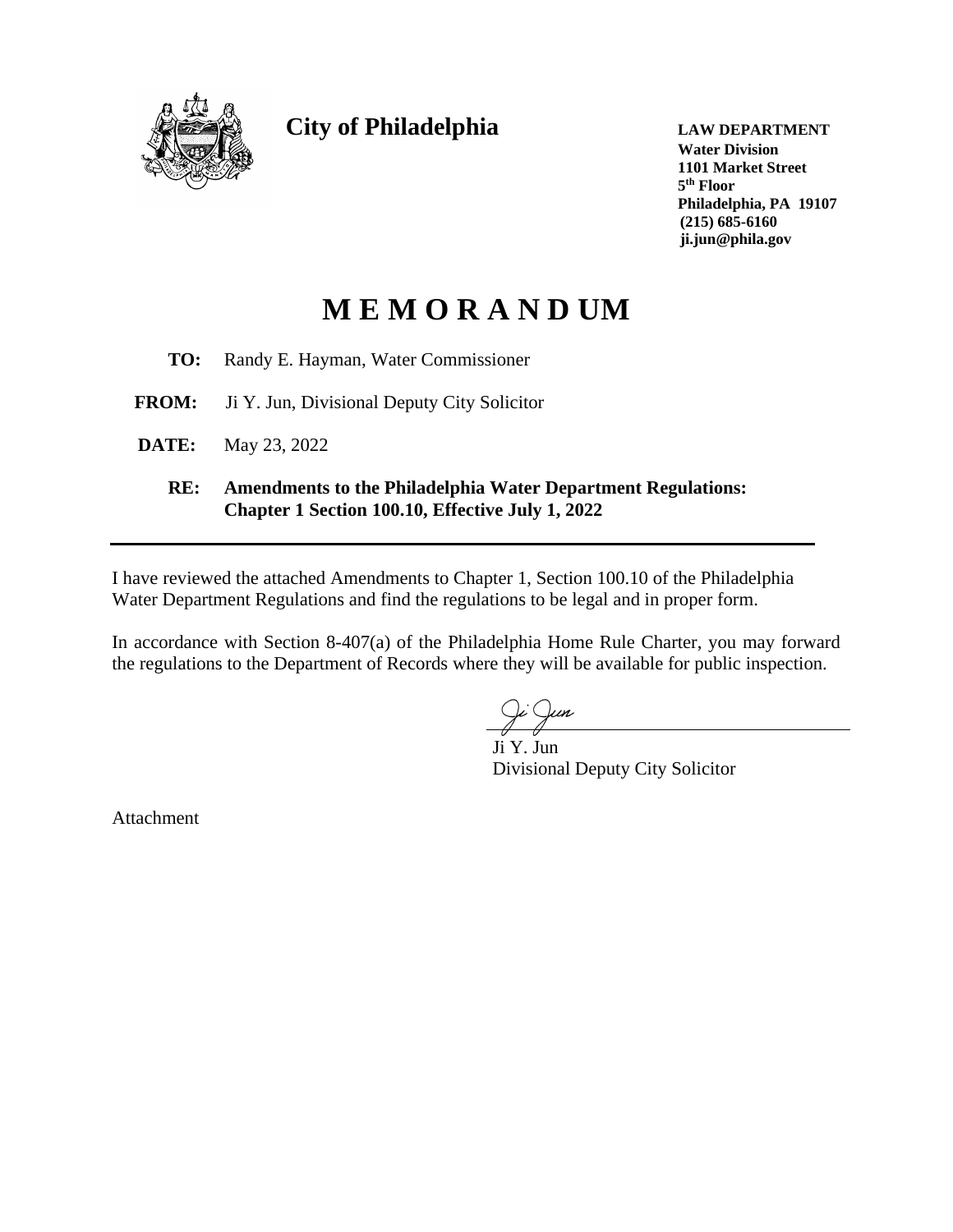### **100.10 Medical Emergency Procedures**

(a) The WRB shall delay shut off of water service and shall restore service previously shut off upon receipt of a medical certificate. A "medical certificate" is a written document that certifies that a customer or member of the customer's household, or a resident of a Residential Property, is seriously ill and is signed by a licensed physician, nurse practitioner, or physician assistant. The medical certificate must set forth the name, address and telephone number of the physician, nurse practitioner, or physician assistant, the name and address of the resident, customer or household member who is ill, and state the anticipated duration of the illness. WRB will make available a form that a licensed physician, nurse practitioner, or physician assistant may use for this purpose. where shut off will aggravate an existing serious illness of any person who is a resident of the Residential Property if a written certification on a physician's stationery, dated and signed by a physician is submitted to the WRB which sets forth the name, address, and telephone number of the physician, the name and address of the resident who is ill, that the physician has examined the person, and the nature, seriousness and expected duration of the illness.